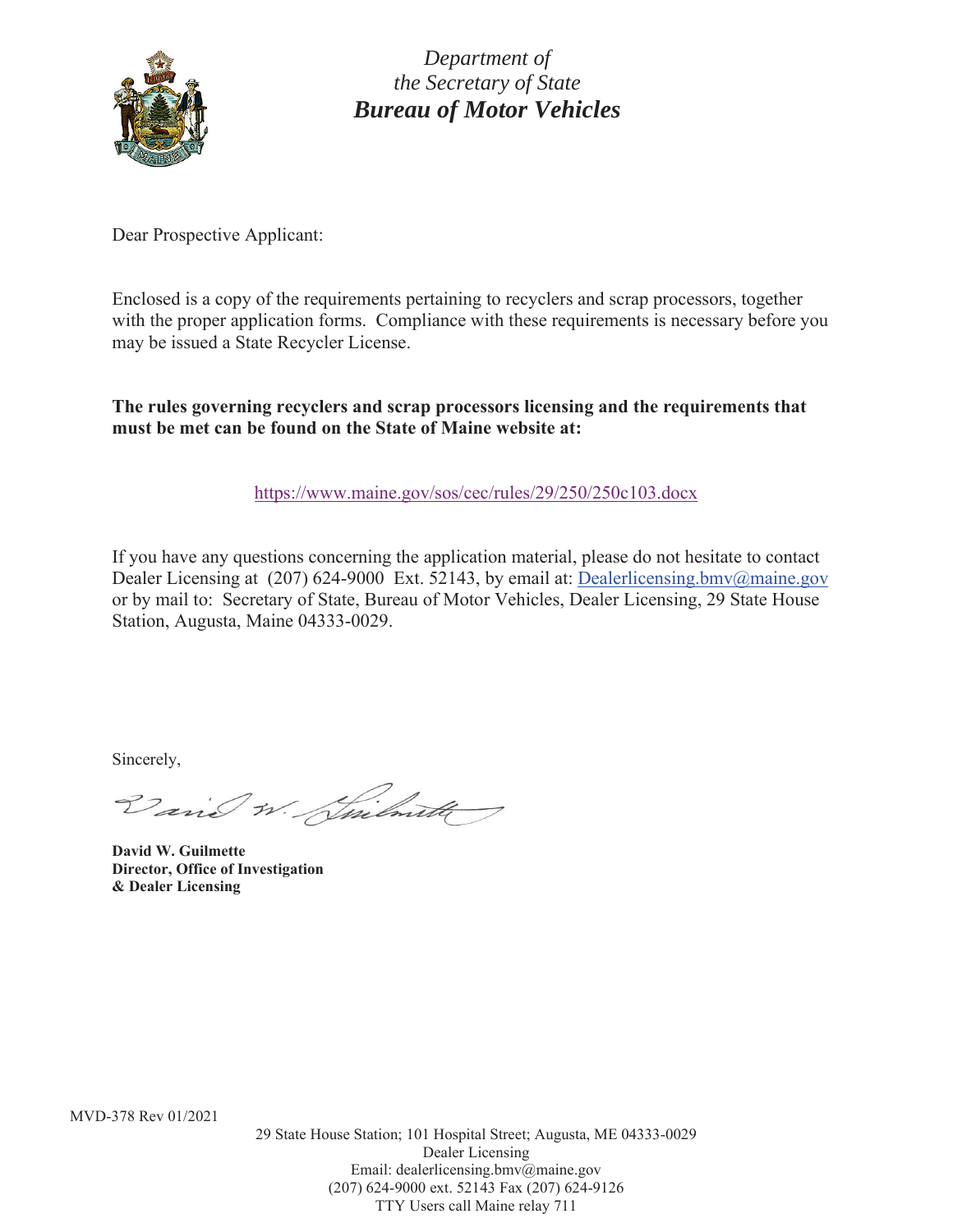

### *STATE OF MAINE BUREAU OF MOTOR VEHICLES DEALER LICENSING*

## **Information for Recycler License Applicants**

In order for the Secretary of State to issue a recycler license, the applicant shall:

- File the proper application and total fees to include the filing fee and licensing fee. If for some reason the license is not issued, the license fee will be rebated. The filing fee is nonrefundable by law.
- Complete a questionnaire and have it properly notarized.
- On the recycler zoning form provided for this purpose, furnish proof of compliance with building codes, zoning and land use ordinances. The form must be signed by an official of the city/town where the business is being licensed, and the official's signature must be notarized.
- Submit a \$21.00 fee for our office to process a Maine State Police SBI background check to determine if there are any criminal records filed against any owners or corporate members.
- *If the applicant is an individual owner,* you must register your DBA with the city/town office in the municipality where the business is located.
- *If the business is a partnership*, submit a copy of the partnership agreement which must list the percent of ownership of each partner. Before it is submitted, the papers must be recorded at the city/town office in the municipality where the business is located.
- *If the business is a corporation*, submit a copy of the Articles of Incorporation from the State of Maine, or in a case of a foreign corporation, proof of authority to conduct business in Maine. In both cases, we also require a separate letter signed by the corporate clerk listing the names, titles, and percent of ownership of all members of the corporation. In addition, if the applicant intends to operate under an assumed name (or DBA), then an application for assumed name must be filed with the Bureau of Corporations, Elections and Commissions. They can be reached at (207) 624-7752.
- In addition to the copies of your organizational documents from the Bureau of Corporations, Elections and Commissions. You must provide a sworn affidavit **(must be notarized)** that includes the names, titles, and percentage of ownership of all involved in the business.
- *If the facility is not owned by the applicant, submit a copy of the lease agreement. Requirements* of the lease agreement are as follows: must include size of lot, size of building, size of office, size of repair area, must be signed by both the lessee and lessor and both signatures must be properly witnessed or notarized.
- Submit verification of registration through the National Motor Vehicle Title Information System (NMVTIS).
- Submit a copy of the plot plan. (Please include measurements)
- $\bullet$  Obtain a sales tax number by contacting the Maine Revenue Services at (207) 624-9693.

Your application will be submitted to an inspection of the facility by a Bureau of Motor Vehicle Detective to determine that the facility meets at least the minimum requirements for the type of license you are requesting. Once a favorable report is received and approved, the recycler license will be issued.

#### *All dealer licenses expire on the last day of the month, one year from issuance.*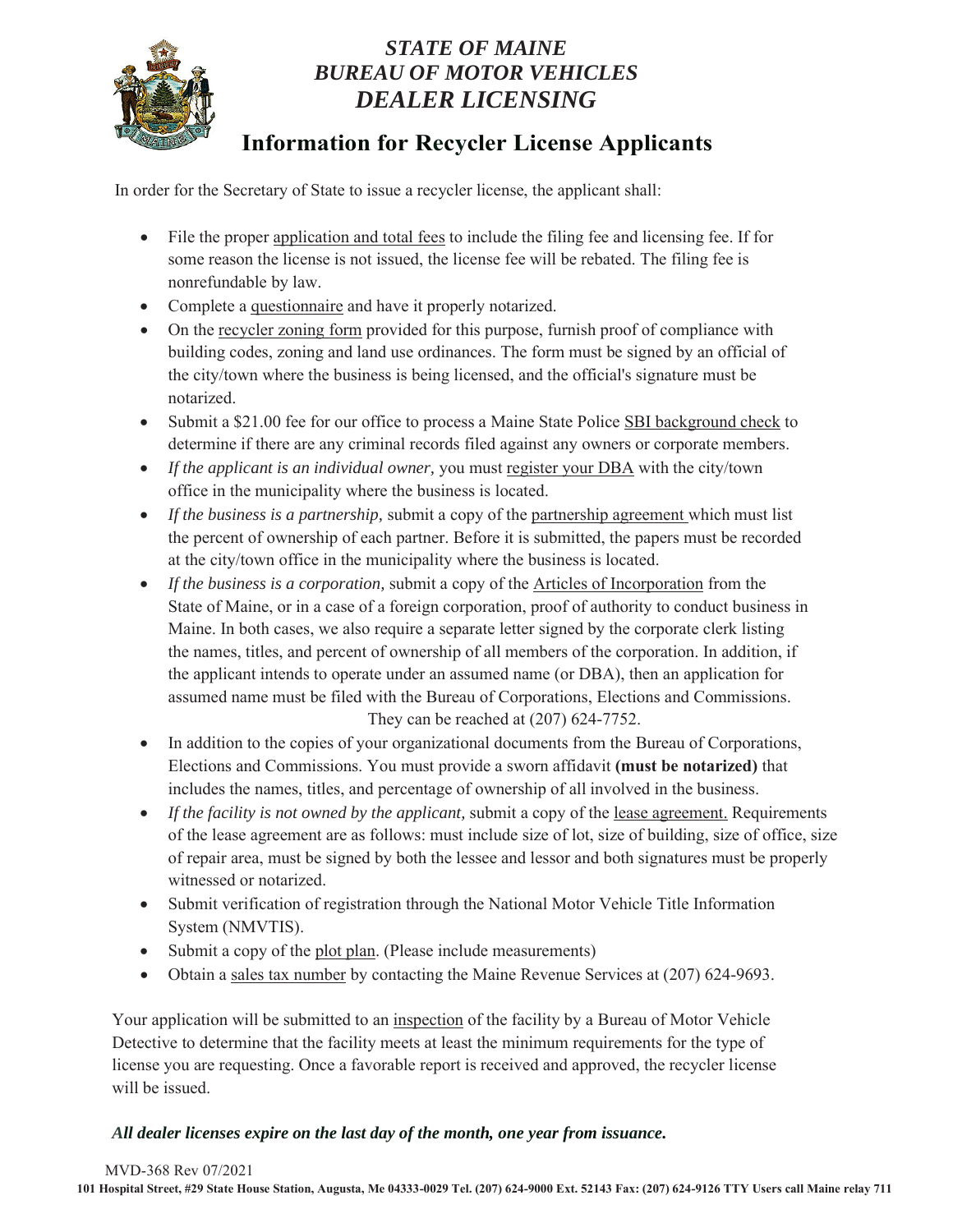#### **Bureau of Motor Vehicles Application for a Dealer License**

Office Use

| Type:                                                                                                                                                                             |         |                                                 |                  |
|-----------------------------------------------------------------------------------------------------------------------------------------------------------------------------------|---------|-------------------------------------------------|------------------|
| $\Box$ New Application $\Box$ Additional License Type $\Box$ Annex Location $\Box$ Secondary Location<br>Change of Status $\Box$<br>$\Box$                                        |         |                                                 |                  |
|                                                                                                                                                                                   |         | Cell Number                                     |                  |
|                                                                                                                                                                                   |         |                                                 |                  |
|                                                                                                                                                                                   |         | Fax Number                                      |                  |
|                                                                                                                                                                                   |         |                                                 |                  |
|                                                                                                                                                                                   |         |                                                 |                  |
|                                                                                                                                                                                   |         |                                                 |                  |
|                                                                                                                                                                                   |         |                                                 |                  |
| Sales Tax Number <b>Markov Community Contract Community</b> Federal ID Number<br>Franchise(s) Held<br><u>Franchise</u> (s) Held                                                   |         |                                                 |                  |
| Please list any annex or secondary location(s) where business will be conducted under same license:                                                                               |         |                                                 |                  |
| Location Phone Number                                                                                                                                                             |         |                                                 |                  |
| In the columns below please check off the types of licenses you are applying for and enter the appropriate fee.<br>Total the far-right column and enter the amount at the bottom. |         |                                                 |                  |
| Types of Licenses / Fees                                                                                                                                                          | License | License Fee                                     | <b>Total Fee</b> |
| New Car Dealer License                                                                                                                                                            |         | \$150.00 ea.                                    |                  |
| <b>Used Car Dealer License</b>                                                                                                                                                    |         | \$150.00 ea.                                    |                  |
| Loaner License                                                                                                                                                                    |         | \$150.00 ea.                                    |                  |
| <b>Equipment Dealer License</b>                                                                                                                                                   |         | \$150.00 ea.                                    |                  |
| <b>Transporter License</b>                                                                                                                                                        |         | \$150.00 ea.                                    |                  |
| Recycler License (no fee if licensed as new, used, or equipment dlr.)                                                                                                             |         | \$150.00 ea.                                    |                  |
| <b>Auction License</b>                                                                                                                                                            |         | \$150.00 ea.                                    |                  |
| Heavy Trailer License (over 3,000 lbs.)                                                                                                                                           |         | \$150.00 ea.                                    |                  |
| Light Trailer License (3,000 lbs. or less)                                                                                                                                        |         | \$50.00 ea.                                     |                  |
| Motorcycle Dealer License                                                                                                                                                         |         | \$50.00 ea.                                     |                  |
| <b>Annex License</b>                                                                                                                                                              |         | \$150.00 ea.                                    |                  |
| <b>Secondary Location</b>                                                                                                                                                         |         | \$100.00 ea.                                    |                  |
| SBI Background Check (Per Owner, Partner, of Officer)                                                                                                                             |         | \$21.00 ea.                                     |                  |
| Filing Fee - If you are applying for a new license, changing a business<br>location, or changing ownership or corporate structure.                                                |         | Add \$150.00                                    |                  |
|                                                                                                                                                                                   |         |                                                 |                  |
|                                                                                                                                                                                   |         | <b>TOTAL</b> (Total Amount from Back and Front) |                  |

Please list below the name, address, date of birth, and title of **each** owner, partner, or officer in your business.

| Name | Address | Date of Birth | Title | % of Ownership |
|------|---------|---------------|-------|----------------|
| Name | Address | Date of Birth | Title | % of Ownership |
| Name | Address | Date of Birth | Title | % of Ownership |
| Name | Address | Date of Birth | Title | % of Ownership |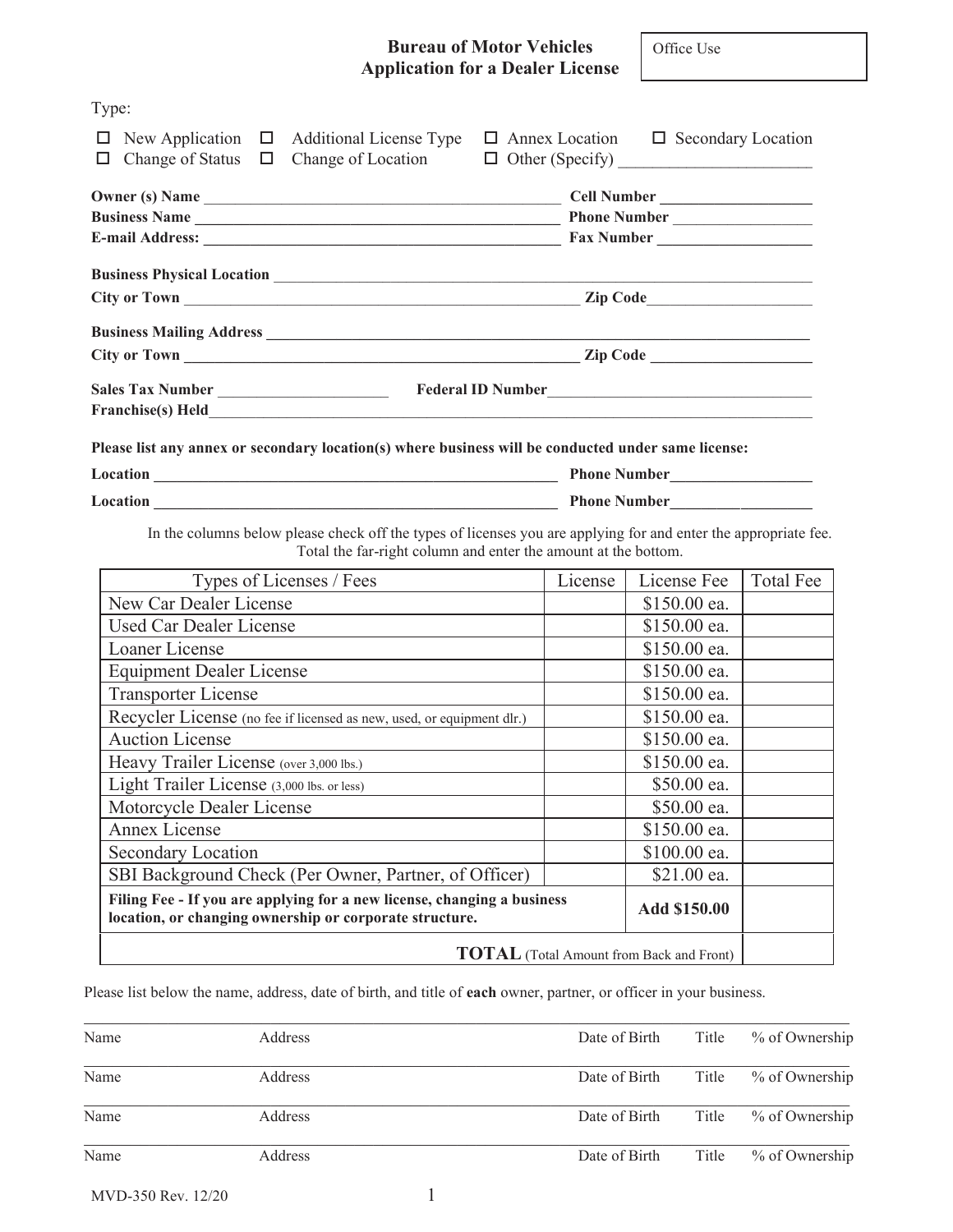| Number:              | <b>Expiration Date:</b><br>Zip Code:                       |
|----------------------|------------------------------------------------------------|
| Name on Credit Card: |                                                            |
|                      |                                                            |
|                      | If you have any questions, please contact Dealer Licensing |

Ph: (207) 624-9000 Ext. 52143 / Fax: (207) 624-9126 / Email: DealerLicensing.BMV@Maine.gov

made by credit card:

| Is your business: (Check One) |
|-------------------------------|
|-------------------------------|

#### **Individual Partnership Corporation (LLC)**

If a corporation, what state are you incorporated in?

**Within the past (5) five years, have you or any partner, director or officer of your business been found guilty of any:** 

**1. Felony Yes \_\_\_\_ No \_\_\_\_** 

**2. Criminal violation under Title 29-A or Title 17-A Yes \_\_\_\_ No \_\_\_\_ 3. Any civil judgment involving fraud, misrepresentation or conversion Yes \_\_\_\_ No \_\_\_\_** 

If yes to any give location, date and violation

Write the number of plates you need to match the type of license you applied for on the front of this application. Multiply the number of plates times the plate fee, enter the amount in the far-right column and total the column.

| Type of Plate                                   | No. of Plates | Plate Fee                   | <b>Total Fee</b> |
|-------------------------------------------------|---------------|-----------------------------|------------------|
| New Car Dealer Plate                            |               | \$20.00 ea.                 |                  |
| New Car Dealer Vanity Plate                     |               | \$50.00 ea.                 |                  |
| New Car Loaner Vanity Plate                     |               | \$50.00 ea.                 |                  |
| <b>Used Car Dealer Plate</b>                    |               | \$20.00 ea.                 |                  |
| <b>Loaner Plate</b>                             |               | \$20.00 ea.                 |                  |
| <b>Equipment Dealer Plate</b>                   |               | \$20.00 ea.                 |                  |
| <b>Transporter Plate</b>                        |               | \$20.00 ea.                 |                  |
| Heavy Trailer Dealer Plate (over 3,000 lbs.)    |               | \$20.00 ea.                 |                  |
| Light Trailer Dealer Plate (3,000 lbs. or less) |               | \$5.00 ea.                  |                  |
| Motorcycle Dealer Plate                         |               | \$5.00 ea.                  |                  |
| Light Wrecker Plate (26,000 lbs. or less)       |               | \$50.00 ea.                 |                  |
| Heavy Wrecker Plate (80,000 GVW or less)        |               | \$200.00 ea.                |                  |
| Service Vehicle Plate New or used car only      |               | \$50.00 ea.                 |                  |
| <b>Equipment Service Vehicle Plate</b>          |               | \$50.00 ea.                 |                  |
|                                                 | <b>TOTAL</b>  | (carry total to front side) |                  |

Signature of Owner Official Title Date

#### **To process this application, the Owner's Signature is required**.

**Bureau of Motor Vehicles, Dealer Licensing, 29 State House Station, Augusta, Maine 04333.** Payment may be

Add the total fees on both sides of this sheet and send your check, made payable to the Secretary of State, to:

If you have any questions, please contact Dealer Licensing

Type:  $\Box$  Visa  $\Box$  Mastercard  $\Box$  Discover  $\Box$  American Express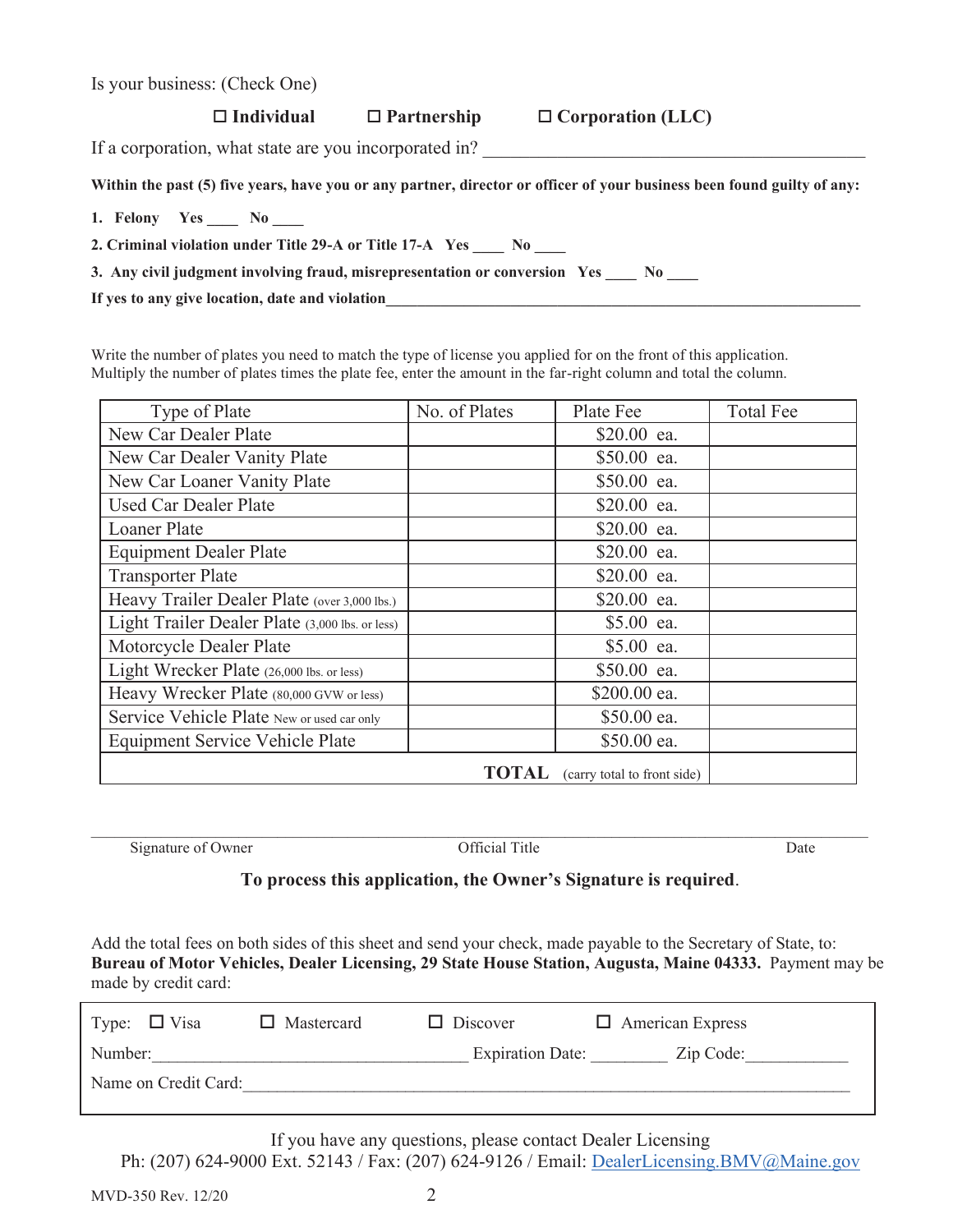#### **Applicant Questionnaire for the Licensing of Dealers, Transporters, Loaners or Recyclers**

| Type:<br>$\Box$ New Application<br>$\Box$ Additional License Type<br>$\Box$ Annex Location $\Box$ Secondary Location<br>Change of Status<br>$\Box$ Change of Location<br>□                                                                                                                                                                                                                                                                                                                                                                                                                                                                                                                                                                                                                                                                                                                                                                                                                |                                                                                                                                                                                                                                                                               |
|-------------------------------------------------------------------------------------------------------------------------------------------------------------------------------------------------------------------------------------------------------------------------------------------------------------------------------------------------------------------------------------------------------------------------------------------------------------------------------------------------------------------------------------------------------------------------------------------------------------------------------------------------------------------------------------------------------------------------------------------------------------------------------------------------------------------------------------------------------------------------------------------------------------------------------------------------------------------------------------------|-------------------------------------------------------------------------------------------------------------------------------------------------------------------------------------------------------------------------------------------------------------------------------|
|                                                                                                                                                                                                                                                                                                                                                                                                                                                                                                                                                                                                                                                                                                                                                                                                                                                                                                                                                                                           |                                                                                                                                                                                                                                                                               |
| <b>Business Name Contract Contract Contract Contract Contract Contract Contract Contract Contract Contract Contract Contract Contract Contract Contract Contract Contract Contract Contract Contract Contract Contract Contrac</b>                                                                                                                                                                                                                                                                                                                                                                                                                                                                                                                                                                                                                                                                                                                                                        |                                                                                                                                                                                                                                                                               |
|                                                                                                                                                                                                                                                                                                                                                                                                                                                                                                                                                                                                                                                                                                                                                                                                                                                                                                                                                                                           |                                                                                                                                                                                                                                                                               |
|                                                                                                                                                                                                                                                                                                                                                                                                                                                                                                                                                                                                                                                                                                                                                                                                                                                                                                                                                                                           |                                                                                                                                                                                                                                                                               |
|                                                                                                                                                                                                                                                                                                                                                                                                                                                                                                                                                                                                                                                                                                                                                                                                                                                                                                                                                                                           |                                                                                                                                                                                                                                                                               |
|                                                                                                                                                                                                                                                                                                                                                                                                                                                                                                                                                                                                                                                                                                                                                                                                                                                                                                                                                                                           |                                                                                                                                                                                                                                                                               |
|                                                                                                                                                                                                                                                                                                                                                                                                                                                                                                                                                                                                                                                                                                                                                                                                                                                                                                                                                                                           |                                                                                                                                                                                                                                                                               |
| Section I: Please answer each question by check marking either Yes or No.<br>1. Is there now or was there previously a licensed dealership at your location?<br>If Yes please supply name of dealership:<br>If Yes, were you an owner of this dealership?                                                                                                                                                                                                                                                                                                                                                                                                                                                                                                                                                                                                                                                                                                                                 | $\Box$ Yes $\Box$ No<br>$\Box$ Yes $\Box$ No                                                                                                                                                                                                                                  |
| 2. Is there any other business at this location?<br>If Yes, what is the name and type of this business?                                                                                                                                                                                                                                                                                                                                                                                                                                                                                                                                                                                                                                                                                                                                                                                                                                                                                   | $\Box$ Yes $\Box$ No                                                                                                                                                                                                                                                          |
| 3. Do you own that business?<br>4. What days and hours is your business open?<br><u> 1990 - Johann Barbara, martin a</u>                                                                                                                                                                                                                                                                                                                                                                                                                                                                                                                                                                                                                                                                                                                                                                                                                                                                  | $\Box$ Yes $\Box$ No                                                                                                                                                                                                                                                          |
| 5. Do you currently have ownership in any other dealership?<br>If Yes, please list the dealership(s) name and license types and numbers:<br><b>Dealership(s)</b> Name<br><b>License Type &amp; Number</b>                                                                                                                                                                                                                                                                                                                                                                                                                                                                                                                                                                                                                                                                                                                                                                                 | $\Box$ Yes $\Box$ No                                                                                                                                                                                                                                                          |
| Section II: These questions ask about your established place of business:<br>1. Is your business located in a permanently enclosed commercial building?<br>2. Is your business located on one parcel of land?<br>3. Do you own the property $&$ buildings?<br>4. Do you lease the property & buildings?<br>(If Yes, enclose a copy of the lease)                                                                                                                                                                                                                                                                                                                                                                                                                                                                                                                                                                                                                                          | $\Box$ Yes $\Box$ No<br>$\Box$ Yes $\Box$ No<br>$\Box$ Yes $\Box$ No<br>$\Box$ Yes $\Box$ No                                                                                                                                                                                  |
| Section III: These questions ask about your display/repair area:<br>NOTE: Recyclers/Salvage only are exempt<br>1. Does your business have at least 5,000 sq. ft. of display area in or adjoining the building?<br>2. Do you lease your repair facility? If so, a copy of that lease must be provided to BMV.<br>3. Do you lease your repair facility to a Maine Inspection Technician?<br>4. If you lease your repair facility, do you have a minimum $2 \times 3'$ sign stating that any repair<br>work done on site for the dealership will be performed by the technician leasing the space?<br>5. Does the sign contain the technician's address and telephone number?<br>6. Do you have the tools and equipment needed to repair and service vehicles properly?<br>7. Do you have an air compressor?<br>8. Do you have a hydraulic jack or lift?<br>9. Do you have a full set of mechanics tools?<br>10. Does the owner or an employee work as a mechanic at least 30 hrs. per week? | $\Box$ Yes $\Box$ No<br>$\Box$ Yes $\Box$ No<br>$\Box$ Yes $\Box$ No $\Box$ N/A<br>$\Box$ Yes $\Box$ No $\Box$ N/A<br>$\Box$ Yes $\Box$ No $\Box$ N/A<br>$\Box$ Yes $\Box$ No<br>$\Box$ Yes $\Box$ No<br>$\Box$ Yes $\Box$ No<br>$\Box$ Yes $\Box$ No<br>$\Box$ Yes $\Box$ No |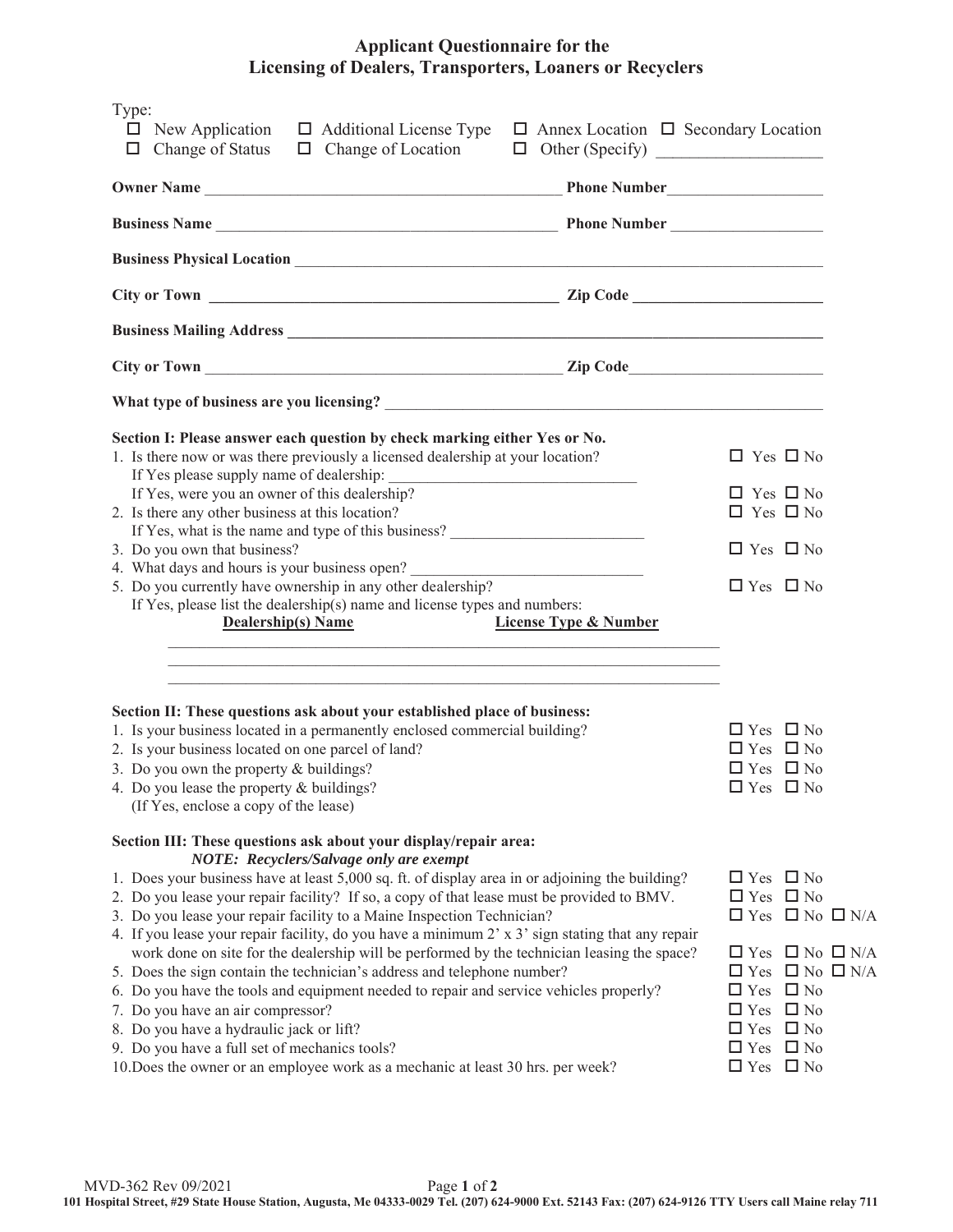| Section IV: These questions ask about your business office:<br>1. Do you have an office with at least 64 sq. ft. to keep records and conduct business?<br>2. Is your office heated?<br>3. Does your office have at least 1 desk, 2 chairs, and a filing cabinet?<br>4. Is your office completely enclosed by floor to ceiling construction?<br>5. Is your office separate from any living quarters?<br>6. Is your office located in or adjoining your business building?<br>Section V: These questions ask about your business sign:<br>1. Is your business identified by an exterior sign?<br>2. Is the sign permanently affixed to land or building?<br>3. Is the sign readable at a distance of 200 feet?<br>4. Is the sign at least 12 square feet in size?<br>5. What does the sign say? |       | $\Box$ Yes $\Box$ No<br>$\Box$ Yes $\Box$ No<br>$\Box$ Yes $\Box$ No<br>$\Box$ Yes $\Box$ No<br>$\Box$ Yes $\Box$ No<br>$\Box$ Yes $\Box$ No<br>$\Box$ Yes $\Box$ No<br>$\Box$ Yes $\Box$ No<br>$\Box$ Yes $\Box$ No<br>$\Box$ Yes $\Box$ No |
|-----------------------------------------------------------------------------------------------------------------------------------------------------------------------------------------------------------------------------------------------------------------------------------------------------------------------------------------------------------------------------------------------------------------------------------------------------------------------------------------------------------------------------------------------------------------------------------------------------------------------------------------------------------------------------------------------------------------------------------------------------------------------------------------------|-------|----------------------------------------------------------------------------------------------------------------------------------------------------------------------------------------------------------------------------------------------|
| Section VI: If you are applying for a recycler dealer license, you must also complete the last set of questions                                                                                                                                                                                                                                                                                                                                                                                                                                                                                                                                                                                                                                                                               |       |                                                                                                                                                                                                                                              |
| by checking Yes or No to each question below.<br>1. Is there a storage area in or adjoining the building?<br>2. Is the business within 1,500 feet of a state or federally owned cemetery?<br>3. Did your salvage yard exist before December 5, 1983?<br>If No, what date did your salvage yard begin?<br>4. Is this an expansion of an existing salvage yard?<br>5. Do you maintain a business inventory of all vehicles, component parts, body, chassis, or<br>transmissions that are received or disposed of as required by law?                                                                                                                                                                                                                                                            |       | $\Box$ Yes $\Box$ No<br>$\Box$ Yes $\Box$ No<br>$\Box$ Yes $\Box$ No<br>$\Box$ Yes $\Box$ No<br>$\Box$ Yes $\Box$ No                                                                                                                         |
|                                                                                                                                                                                                                                                                                                                                                                                                                                                                                                                                                                                                                                                                                                                                                                                               |       |                                                                                                                                                                                                                                              |
| 5a. Explain your record keeping procedures:<br>6. Are you currently a licensed dealer in Maine?<br>7. Are you currently a licensed dealer in any other state?                                                                                                                                                                                                                                                                                                                                                                                                                                                                                                                                                                                                                                 |       | $\Box$ Yes $\Box$ No<br>$\Box$ Yes $\Box$ No                                                                                                                                                                                                 |
| Signature of Applicant                                                                                                                                                                                                                                                                                                                                                                                                                                                                                                                                                                                                                                                                                                                                                                        | Title | Date                                                                                                                                                                                                                                         |
| <b>Notarization Required</b>                                                                                                                                                                                                                                                                                                                                                                                                                                                                                                                                                                                                                                                                                                                                                                  |       |                                                                                                                                                                                                                                              |

Notary Public \_\_\_\_\_\_\_\_\_\_\_\_\_\_\_\_\_\_\_\_\_\_\_\_\_\_\_\_\_\_\_\_\_\_\_\_\_

My Commission Expires: \_\_\_\_\_\_\_\_\_\_\_\_\_\_\_\_\_\_\_\_\_\_\_\_\_\_\_\_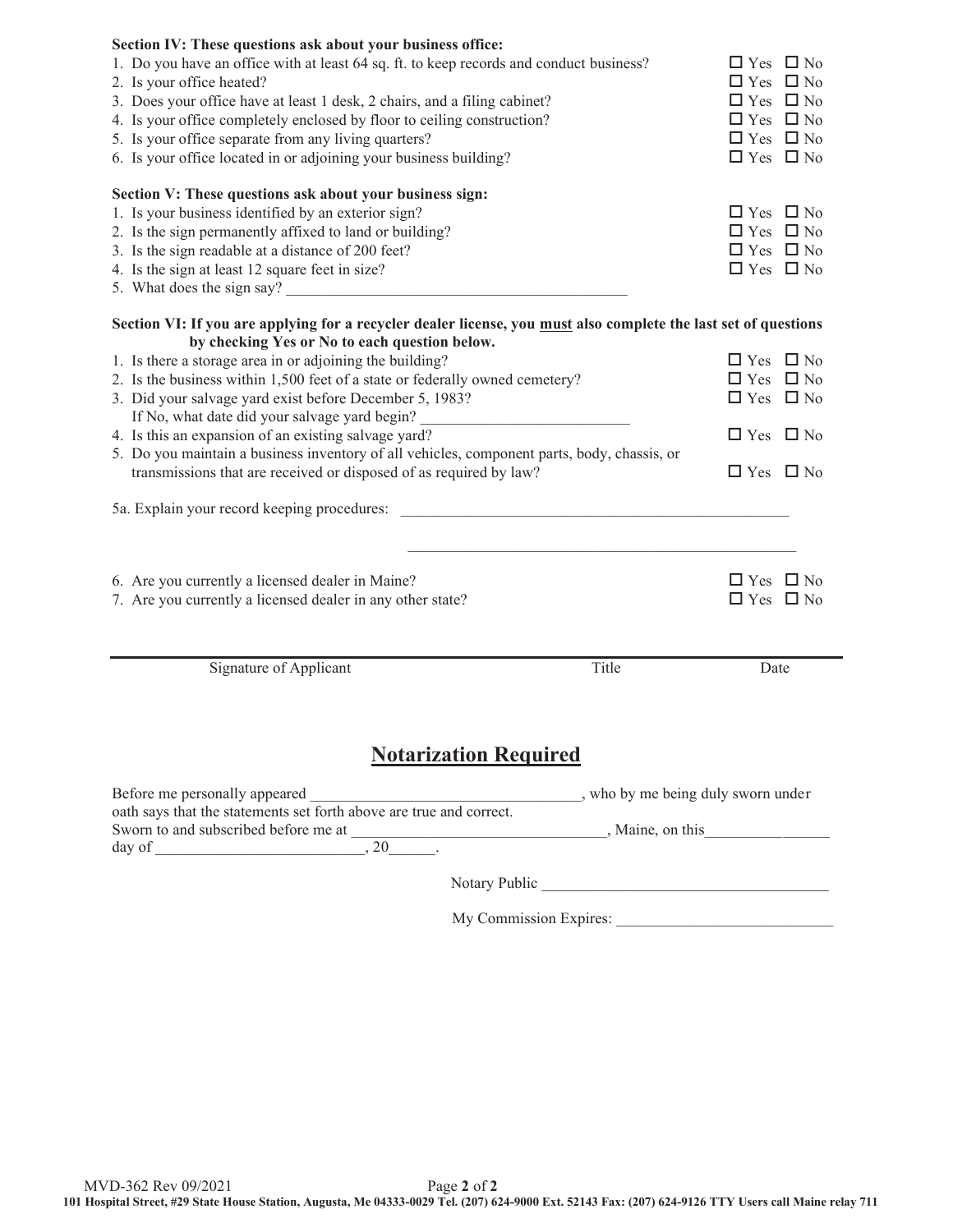

#### **SECRETARY OF STATE BUREAU OF MOTOR VEHICLES STATE HOUSE STATION 29 AUGUSTA, MAINE 04333**

#### **VEHICLE SALVAGE DEALER AND RECYCLER LICENSE BUILDING CODE, ZONING AND LAND USE REGULATORY ORDINANCE CLEARANCE**

**Applicant's Name, Business Name and Business Address**

Dear Sir:

As required by the Secretary of State, the above named applicant, at the location shown, is in compliance with all local building codes; zoning and land use regulatory ordinances and has the required permits issued by this municipality to conduct business as a vehicle salvage/recycler dealer.

This applicant's business is required to be issued a permit pursuant to Title 30-A, Section 3753 subchapter 1: Junkyards and automobile graveyards. This permit is a prerequisite to being licensed as a recycler.

**Has been issued <br>
<b>Has been issued** 

**Will be issued** 

**Will not be issued**  \_\_\_\_\_\_\_\_\_\_\_\_\_\_\_\_\_\_\_\_\_\_\_\_\_\_\_\_\_\_\_\_\_\_\_\_\_\_\_\_\_\_

Signature - Authorized City/Town Official

<u>Title</u>

#### **NOTARIZATION REQUIRED**

| STATE OF MAINE - Co<br>`ounty of | 11 | hen personall |
|----------------------------------|----|---------------|
|                                  |    |               |

appeared the above authorized city/town official named  $\blacksquare$ 

acknowledged the foregoing instrument under oath to be their free act and deed.

Notary Public or Attorney \_\_\_\_\_\_\_\_\_\_\_\_\_\_\_\_\_\_\_\_\_\_\_\_\_\_\_\_\_\_\_\_\_\_\_\_\_\_\_\_\_

My commission expires: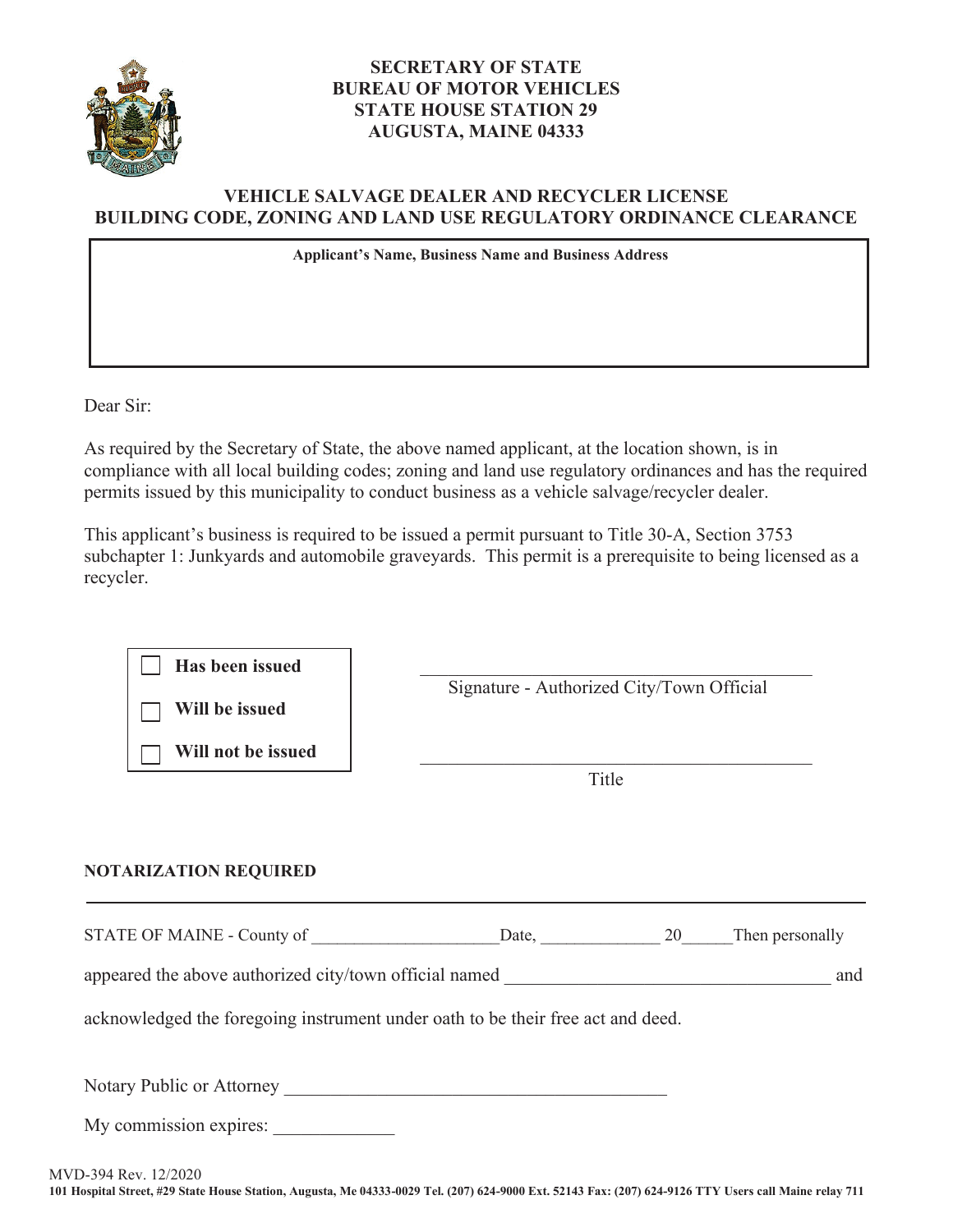# **Dealership Plot Plan**

**Dealership Name**: \_\_\_\_\_\_\_\_\_\_\_\_\_\_\_\_\_\_\_\_\_\_\_\_\_\_\_\_\_\_\_\_\_\_\_\_\_\_\_\_\_\_\_\_\_\_\_\_\_\_\_\_\_\_\_\_\_\_\_\_\_\_\_\_\_\_\_\_\_

**Dealership Location (Physical Location) Dealership Location** 

**Please use the area provided below to draw a layout of your facility. Include the dimensions of the office area, repair area, and the display area. Also, indicate where the sign will be posted. If there are any other businesses operating at this same location, show their area as well.**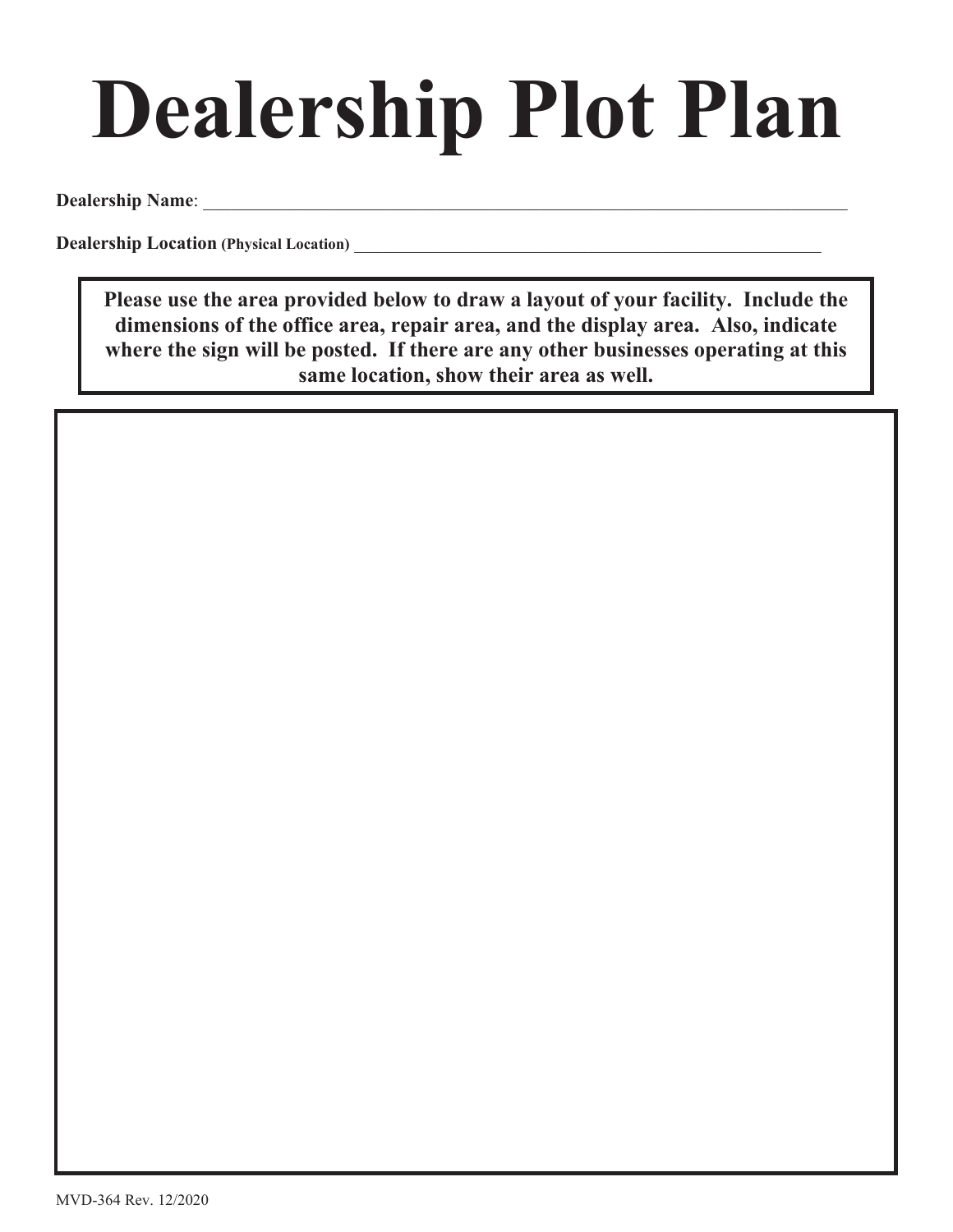## **SAMPLE LEASE**

I, *Lessor Name* , agrees to lease *to Lessee Name & Business Name*, a parcel of land and building thereon located on *Street Address & Town ,* 

 *.* 

This parcel consists of a lot *Size of Lot* , and a building, *Size of Building* . This building consists of an office, *Size of Office* , and a repair area, *Size of Repair Area***.** 

This lease will be valid for one year from this date, *Beginning Date of Lease\_* , and will be renewed yearly thereafter. This lease may not be terminated by either party without 30 days written notice.

| Гr<br>Æ. |  |
|----------|--|
|----------|--|

Lessee

Witness Lessor

**This "Sample Lease" is provided for your convenience in submitting the required** 

**lease, if you presently lease/rent your place of business.**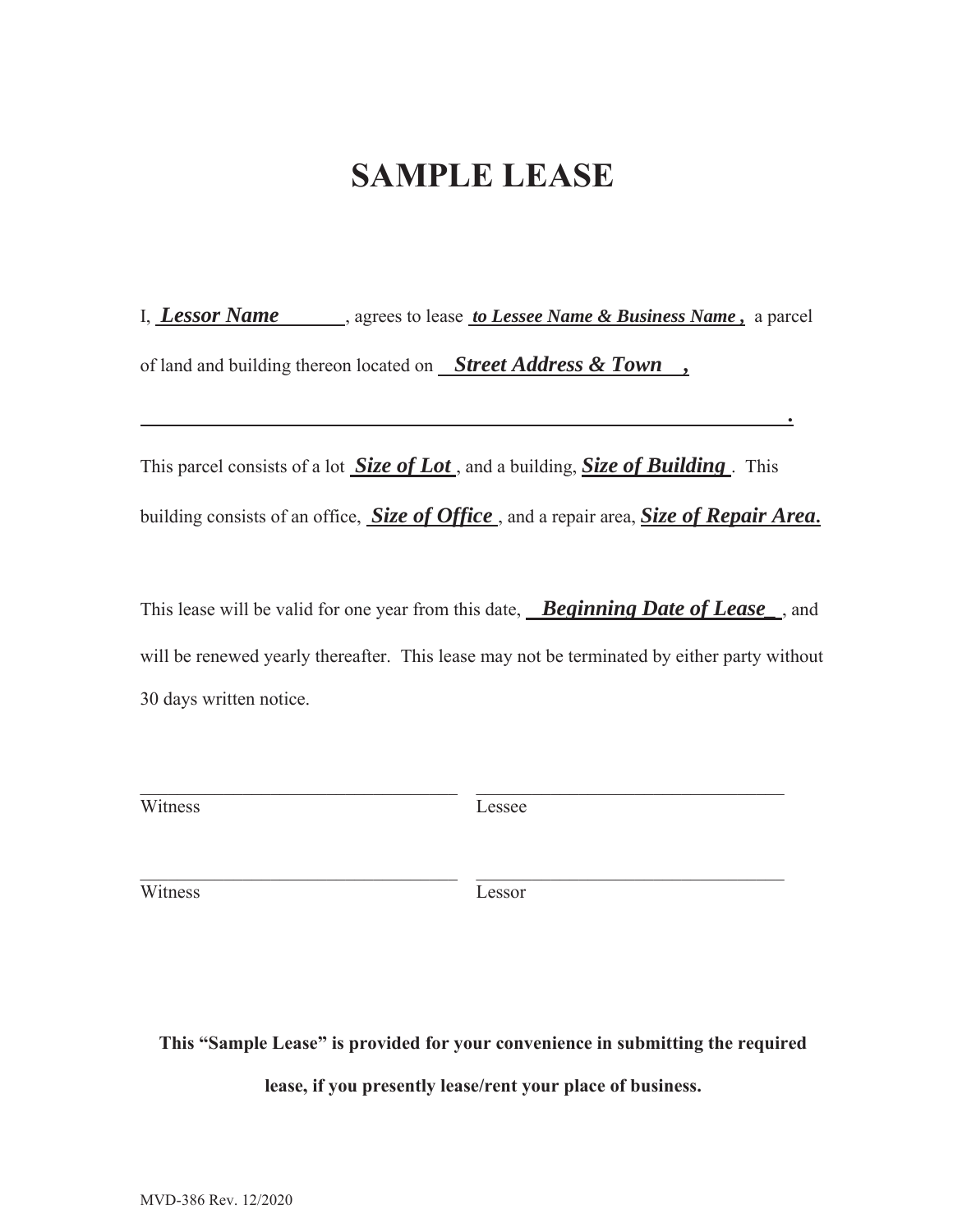# **SAMPLE LEASE**

|                      | This parcel consists of a lot __________, and a building, _____________________. This     |  |
|----------------------|-------------------------------------------------------------------------------------------|--|
|                      | building consists of an office, _____________, and a repair area, ______________________. |  |
|                      | This lease will be valid for one year from this date, and will be and will be             |  |
|                      | renewed yearly thereafter. This lease may not be terminated by either party without 30    |  |
| days written notice. |                                                                                           |  |
|                      |                                                                                           |  |
|                      |                                                                                           |  |

Witness Lessee

Witness Lessor